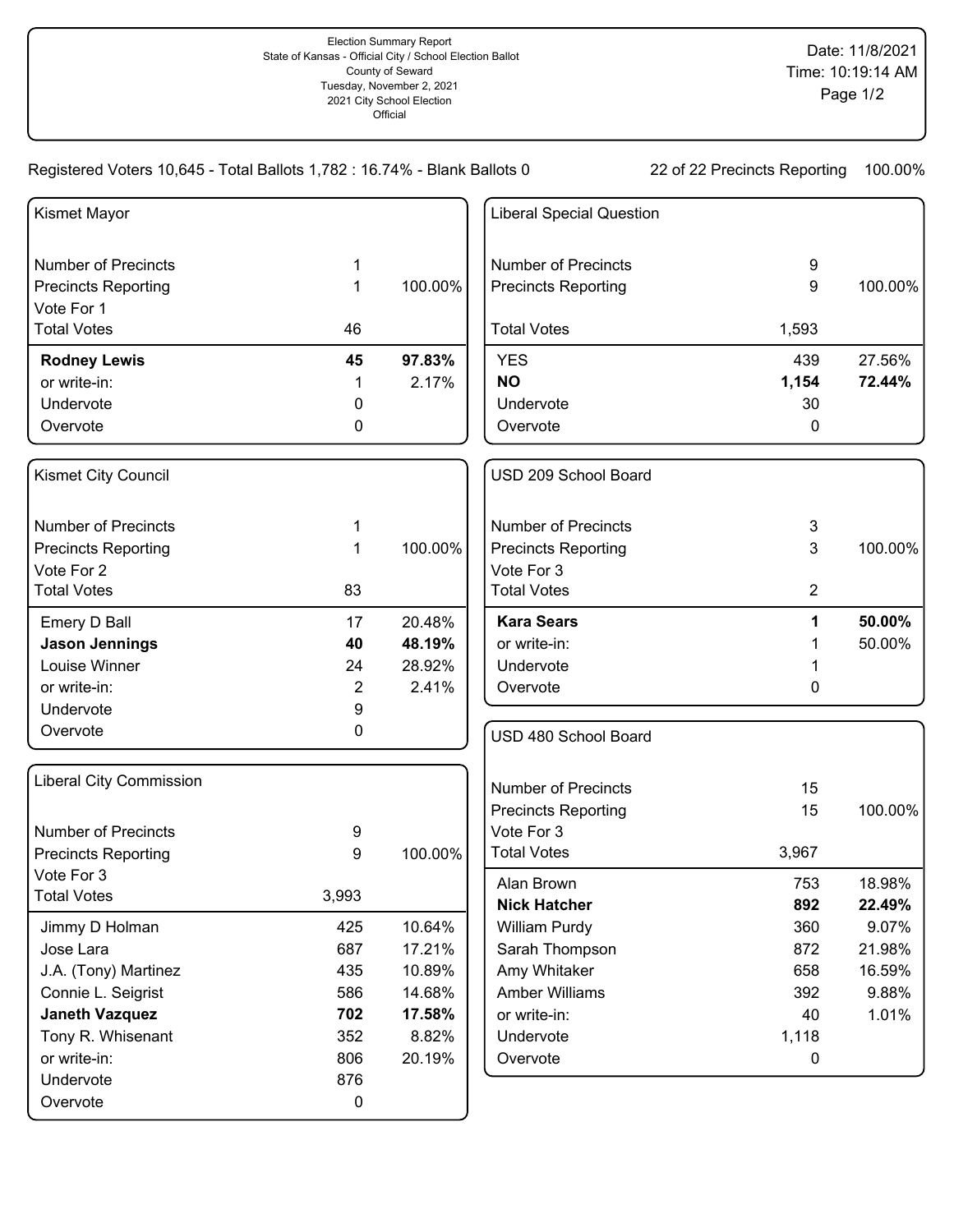Registered Voters 10,645 - Total Ballots 1,782 : 16.74% - Blank Ballots 0 22 of 22 Precincts Reporting 100.00%

| USD 480 School Board Unexpired Term |       |          |
|-------------------------------------|-------|----------|
| Number of Precincts                 | 15    |          |
| <b>Precincts Reporting</b>          | 15    | 100.00%  |
| Vote For 1                          |       |          |
| <b>Total Votes</b>                  | 1,391 |          |
| <b>Stewart Cauble</b>               | 942   | 67.72%   |
| William Purdy                       | 429   | 30.84%   |
| or write-in:                        | 20    | $1.44\%$ |
| Undervote                           | 304   |          |
| Overvote                            | 0     |          |
|                                     |       |          |

| Wild West Ext. Dist. Excutive Board |       |         |
|-------------------------------------|-------|---------|
| Number of Precincts                 | 22    |         |
| <b>Precincts Reporting</b>          | 22    | 100.00% |
| Vote For 2                          |       |         |
| <b>Total Votes</b>                  | 2.187 |         |
| Susan Lukwago                       | 1,119 | 51.17%  |
| Greg T. Standard                    | 1,054 | 48.19%  |
| or write-in:                        | 14    | 0.64%   |
| Undervote                           | 1,377 |         |
| Overvote                            |       |         |

| USD 483 School Board Dist. 2 |   |         |
|------------------------------|---|---------|
| Number of Precincts          | 1 |         |
| <b>Precincts Reporting</b>   | 1 | 100.00% |
| Vote For 3                   |   |         |
| <b>Total Votes</b>           | ი |         |
| Antonio Arellano             | 0 | $0\%$   |
| Sharla Arrington             | O | $0\%$   |
| <b>Ron Eakes</b>             | 0 | $0\%$   |
| or write-in:                 | O | $0\%$   |
| Undervote                    | O |         |
| Overvote                     |   |         |
|                              |   |         |

| <b>SCCC Board of Trustees</b>                     |          |         |
|---------------------------------------------------|----------|---------|
| Number of Precincts<br><b>Precincts Reporting</b> | 22<br>22 | 100.00% |
| Vote For 3<br><b>Total Votes</b>                  | 3,769    |         |
| Casey Mein                                        | 1,055    | 27.99%  |
| Ron Oliver                                        | 856      | 22.71%  |
| <b>Dustin Ormiston</b>                            | 1,176    | 31.20%  |
| John West                                         | 658      | 17.46%  |
| or write-in:                                      | 24       | 0.64%   |
| Undervote                                         | 1,577    |         |
| Overvote                                          |          |         |